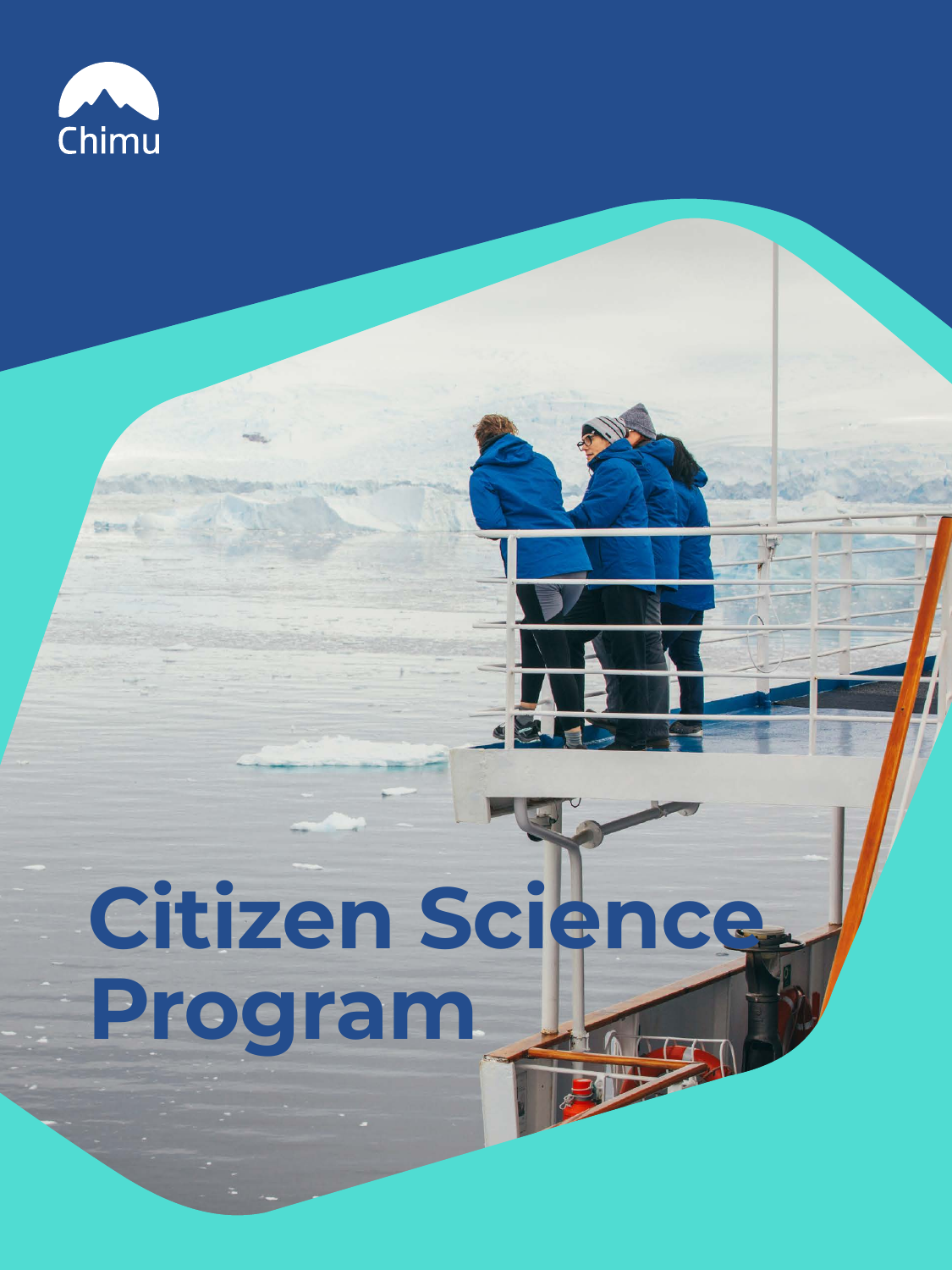

## **CITIZEN SCIENCE PROGRAM**

itizen Science is a way to harness the<br>power of thousands of travellers arous<br>the world to observe, record, and report power of thousands of travellers around the world to observe, record, and report on natural phenomena. This is particularly useful in remote and isolated destinations like Antarctica, where it is challenging to support long-term academic observation teams.

Scientific research in the Antarctic is often a costly, time-consuming and difficult task. Citizen Science Programs like ours aboard the Ocean Endeavour can help in the collection of invaluable data that can help us to better understand Antarctica and the issues it faces.

During every Antarctic voyage, you have the chance to observe, record and report on natural phenomena as part of a collaboration project with Antarctic scientists.

Our dedicated Citizen Science Coordinator will lead guest-focused initiatives to maximise our contribution to scientific research. The data collected will directly contribute to a better understanding of climate change and how it is affecting the polar regions.